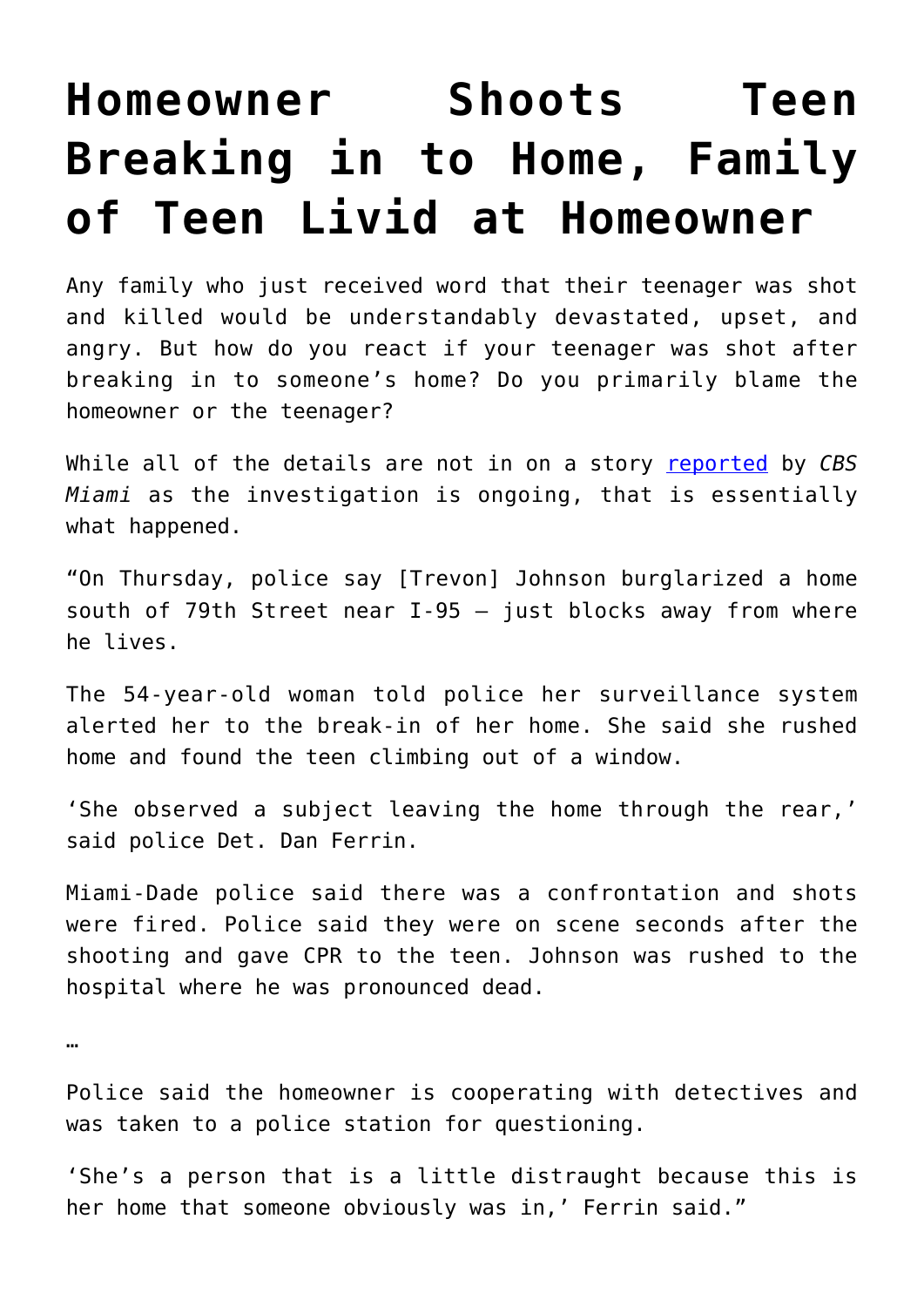Again, no family wants to receive news that their child has been killed and the family deserves a lot of leeway for what they say during a time of grieving. Nonetheless, some of the things the family of Trevon Johnson are saying are rather startling. One wonders if some of the attitudes displayed in their comments helped propel the teen into the situation that ultimately took his life.

"'I don't care if she have her gun license or any of that. That is way beyond the law… way beyond,' said Johnson's cousin Nautika Harris. 'He was not supposed to die like this. He had a future ahead of him. Trevon had goals… he was a funny guy, very big on education, loved learning.'

…

'What's wrong with her,' asked Johnson's sister Nisha Johnson. 'She did not have to shoot him.'

'It's no reason she should have waited until I think he walked out the yard to try to shoot him,' said Harris. 'If she called the police already why would she shoot him?'

Relatives said they don't believe Johnson stole anything from the home but detectives would not confirm that.

'You have to look at it from every child's point of view that was raised in the hood,' said Harris. 'You have to understand… how he gonna get his money to have clothes to go to school? You have to look at it from his point-of-view.'"

That last part should really cause us all to reflect on the pressures that face young men in, as Harris said, "the hood". We should also question how their moral compasses are being shaped. Is theft and violence acceptable in order to get clothes or things that you want? Do the ends justify the means for too many young men? And is that really the only option given the number of charities and government programs that exist?